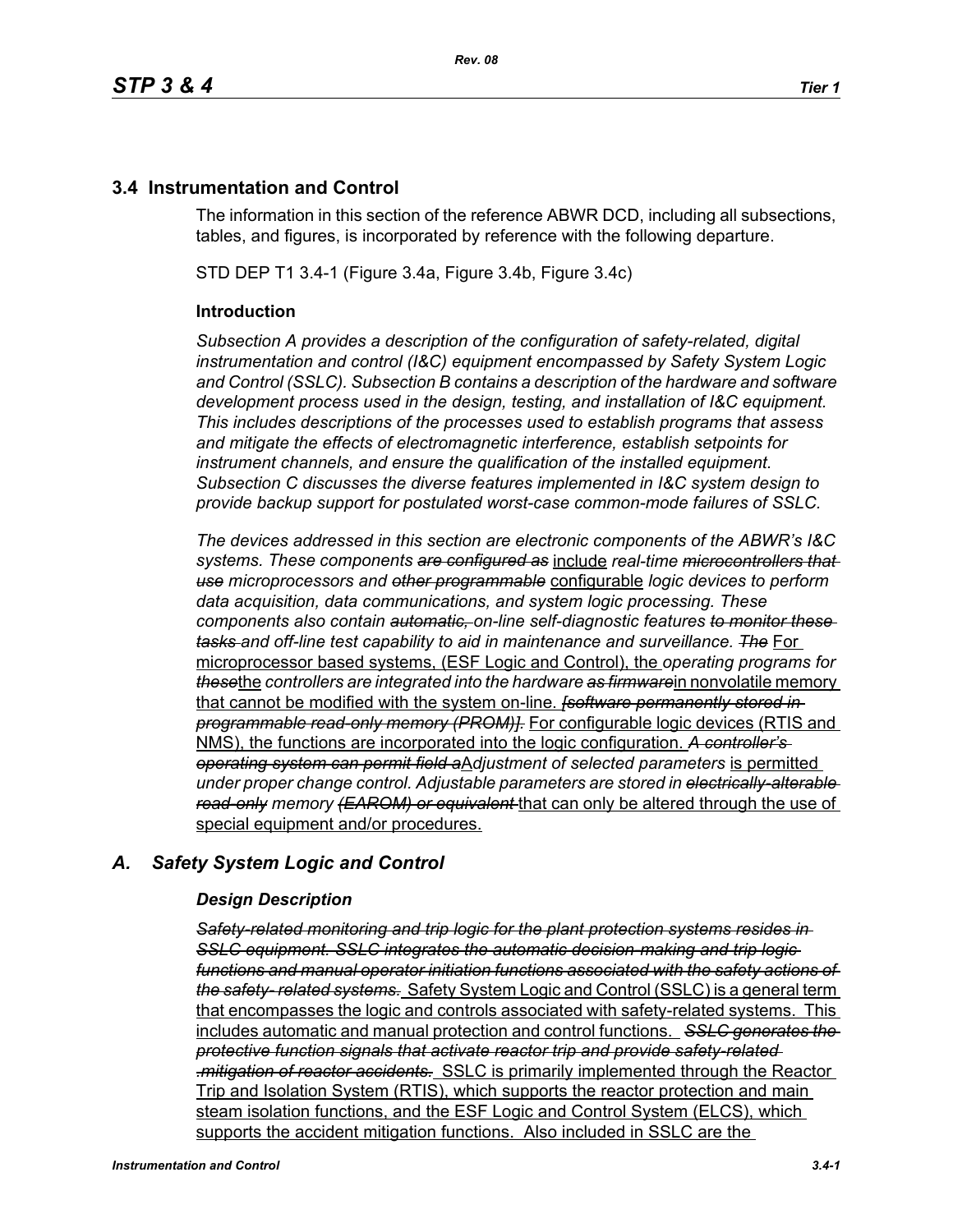safety-related portions of the Neutron Monitoring System (NMS), the Containment Atmospheric Monitoring System (CAMS) and the radiation monitoring systems. *The relationship between SSLC and systems for plant protection is shown in Figure 3.4a.*

*SSLC equipment comprises microprocessor-based, software-controlled signal processors* (ELCS) and/or configurable logic devices (RTIS and NMS) *that perform signal conditioning, setpoint comparison, trip logic, system initiation and reset, selftest, calibration, and bypass functions. The signal processors associated with a particular safety-related system are an integral part of that system. Functions in common, such as self-test, calibration, bypass control, power supplies and certain switches and indicators, belong to SSLC. However, SSLC is not, by itself, a system; SSLC is the aggregate of signal processors for several safety-related systems. SSLC hardware and software are classified as Class 1E, safety-related.*

*Sensors used by the safety-related systems can be either analog, such as process control transmitters, or discrete, such as limit switches and other contact closures. While some sensor signals are hardwired directly to the SSLC processors, most sensor signals are transmitted from the instrument racks in the Reactor Building to the SSLC equipment in the Control Building via the Essential Multiplexing System (EMS)*  Sensor signals interface with the SSLC through input/output (I/O) devices located remotely or in the control room. The I/O devices communicate with other divisional devices through networks and datalinks as discussed in Subsection 2.7.5. *Both analog and discrete sensors are connected to remote multiplexing units (RMUs) in local areas, which*These devices also *perform signal conditioning, analog-to-digital conversion for continuous process inputs, change-of-state detection for discrete inputs, and message formatting prior to signal transmission.* In applicable cases, they also perform other system functions, such as interlock-type functions related specifically to the actuated equipment. *The RMUs are limited to acquisition of sensor data and the output of control signals*. *Trip decisions and other* primary *control logic functions are performed in SSLC processors in the main control room area*Control Building.

*The basic hardware*functional *configuration for one division of SSLC is shown in Figure 3.4b. Each division runs independently (i.e., asynchronously) with respect to the other divisions. The following steps describe the processing sequence and associated function descriptions for incoming sensor signals and outgoing control signals. These steps are performed simultaneously and independently in each of the four divisions:*

For the RTIS portion of SSLC, including reactor trip and main steam isolation valve (MSIV) isolation, the steps are:

- (1) Sensor inputs are acquired, conditioned, and digitized.
- (2) *(1) The digitized sensor inputs from RMUs are received in the control room at control room multiplexing units (CMUs), which associate sensor signals with their logic processing channel. These sensor signals are decoded by a microprocessor-based function, the Digital Trip Module (DTM). For sensor signals hardwired to the control room, the DTM also performs digitizing and*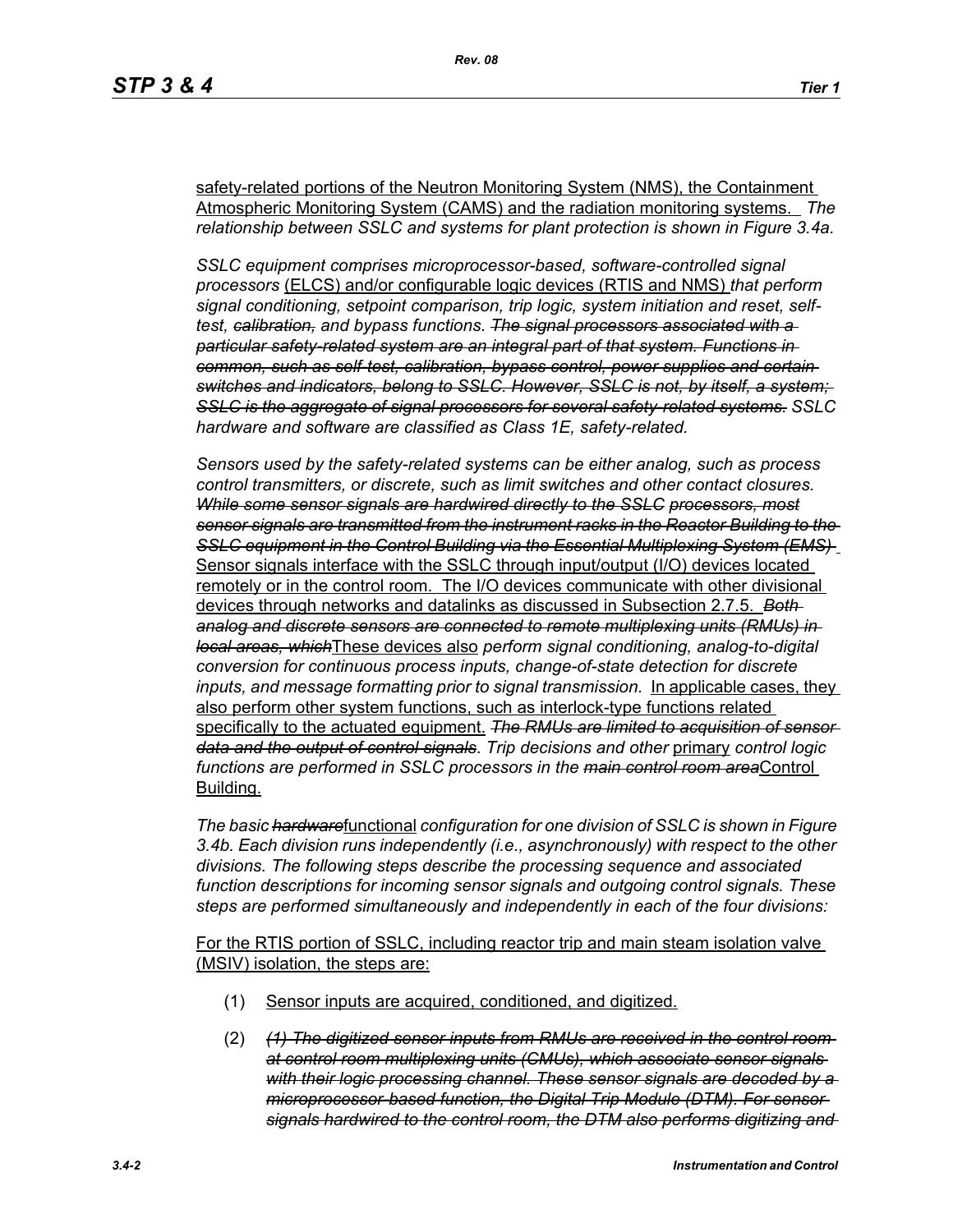*signal conditioning tasks. For each system function, the DTM then compares these inputs to preprogrammed threshold levels (setpoints) for possible trip action. The DTM provides a discrete trip decision for each setpoint comparison.*This digitized sensor information is used as input to the Digital Trip Function (DTF). For each system function, the DTF is a comparison of sensor inputs to pre-programmed threshold levels (setpoints) for possible trip action. The result of the DTF is a discrete trip decision for each setpoint comparison. Each safety division performs the same DTF trip decision based on the independent sensor inputs associated with its own division.

(3) *(2) For Reactor Protection System (RPS) trip and main steam isolation valve (MSIV) closure functions, trip outputs from the DTM are then compared, using a 2--out-of-4 coincidence logic format, with trip outputs from the DTMs of the other three divisions. The trip outputs are compared in by the trip logic unit (TLU), another microprocessor-based device. The logic format for the DTM and TLU is fail-safe (i.e., de-energize-to-operate). Thus, a reactor trip or MSIV closure signal occurs on loss of input signal or power to the DTM,*  but, because of the 2-out-of-4 logic format in the TLU, a tripped state does*not appear at the output of the TLU (for a single division loss of power). Loss of signal or power to a division's TLU also causes a tripped output state, but the 2--out-of-4 configuration of actuator load drivers prevents de-energization of the pilot valve solenoids.* The trip decisions from the DTF in each division are used as input to the Trip Logic Function (TLF) performed by each of the four safety divisions. The DTF trip decision results are passed to other divisions through isolated communication links as described in Section 2.7.5. The TLF processes DTF trip decisions from all four safety divisions resulting in trip output decisions based on 2-out-of-4 coincidence logic format. The logic format is fail-safe (i.e. loss of signal causes trip conditions) for the TLF and associated DTF. Loss of signal or power to a single division's equipment performing the TLF causes a tripped output state from the TLF, but the 2-outof-4 configuration of the actuator load drivers prevents simultaneous deenergization of both pilot valve solenoids.

The TLF also receives input directly from the Neutron Monitoring System and manual control switches.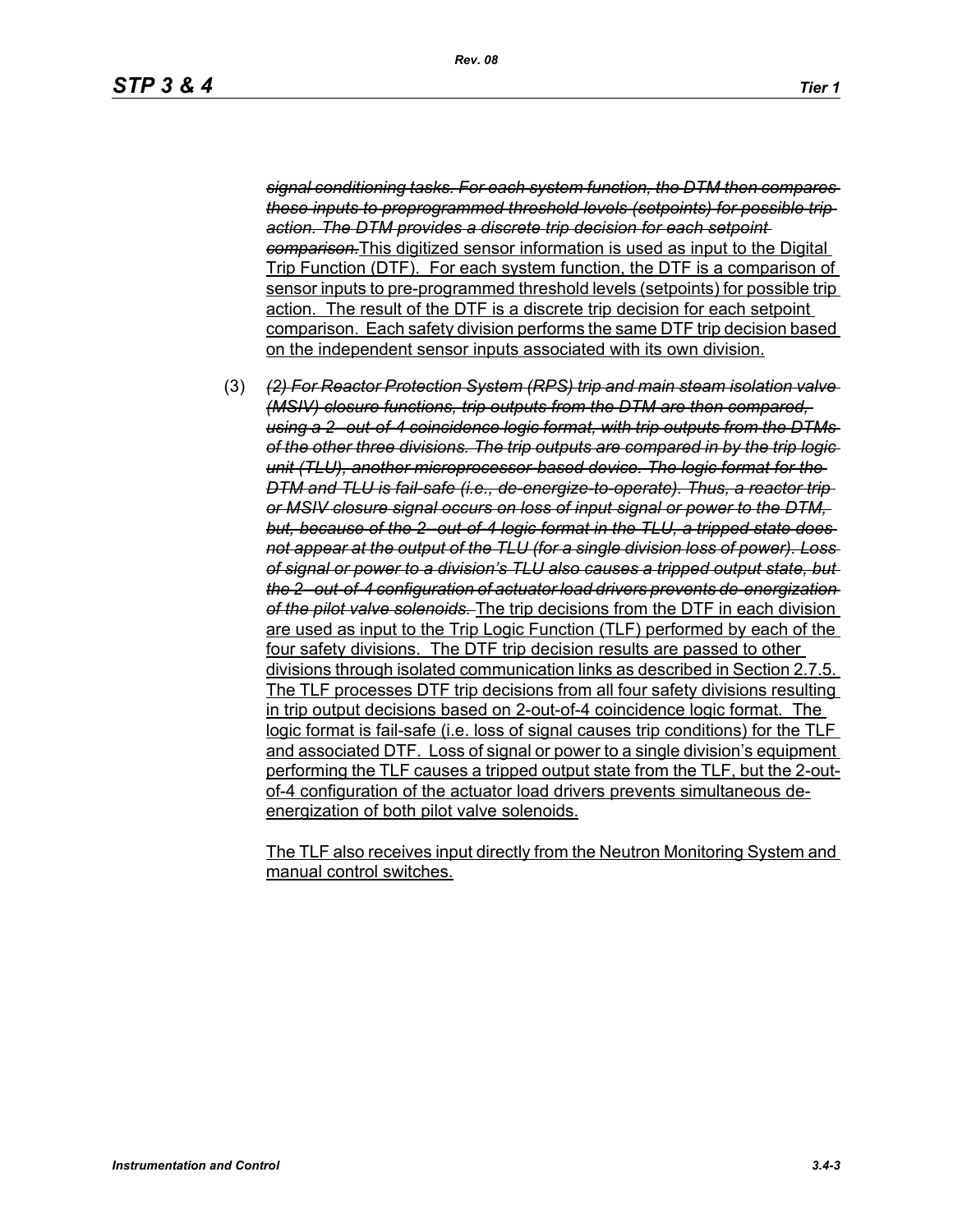- (4) *(3)* The trip coincident logic output *Trip outputs are sent from the TLU* TLF is sent to *to the RPS and MSIV output logic units* Output Logic Units *(OLUs). The OLUs use non-microprocessor circuitry* devices *to*that *provide a diverse (i.e., not software-based) interface for the following manual functions:*
	- *(a) Manual reactor trip (per division: 2-out-of-4 for completion).*
	- *(b) MSIV closure (per division: 2-out-of-4 for completion).*
	- *(c) MSIV closure (eight individual control switches).*
	- *(d) RPS and MSIV trip reset.*
	- *(e) TLU* TLF *output bypass*

*The OLUs distribute the automatic and manual trip outputs to the MSIV pilot valve and scram pilot valve actuating devices and provide control of trip sealin, reset, and TLU* TLF *output bypass (division-out-of-service bypass). Bypass inhibits automatic trip but has no effect on manual trip. The OLUs also provide a manual test input for de-energizing a division's parallel load drivers (part of the 2-out-of-4 output logic arrangement) so that scram or MSIV closure capability can be confirmed without solenoid de-energization. The OLUs are located external to the TLU* equipment that implements the TLF *so that manual MSIV closure or manual reactor trip (per division) can be performed either when a division's microprocessor logic is bypassed or when*  failure of sensors or *microprocessor* logic equipment causes trip to be *inhibited.*

(5) *(4)*If a 2-out-of-4 trip condition is satisfied within the TLF, all four divisions' trip outputs produce a simultaneous coincident trip signal (e.g., reactor trip) and transmit the signal to load drivers that control the protective action of the final actuators. The load drivers for the solenoids are themselves arranged in a 2 out-of-4 configuration, so that at least two divisions must produce trip outputs for protective action to occur. *Trips are transmitted across divisions for 2--outof-4 voting via fiber optic data links to preserve signal isolation among divisions. The TLU also receives inputs directly from the trip outputs of the Neutron Monitoring System, manual control switches, and contact closures from limit switches and position switches used for equipment interlocks. In addition, plant sensor signals and contact closures that do not require transmittal to other divisions for 2--out-of- 4 trip comparison are provided as inputs directly to the TLU. In this case, the TLU also performs the trip setpoint comparison (DTM) function.*

*(5)For Leak Detection and Isolation System (LDS) functions (except MSIV), emergency core cooling system (ECCS) functions, other safety-related supporting functions, and Electrical Power Distribution System functions such as diesel generator start and load sequencing, logic processing is performed as above, but in DTMs separate from the RPS/MSIV DTMs and in Safety System Logic Units (SLUs). The SLUs are similar to TLUs, but are*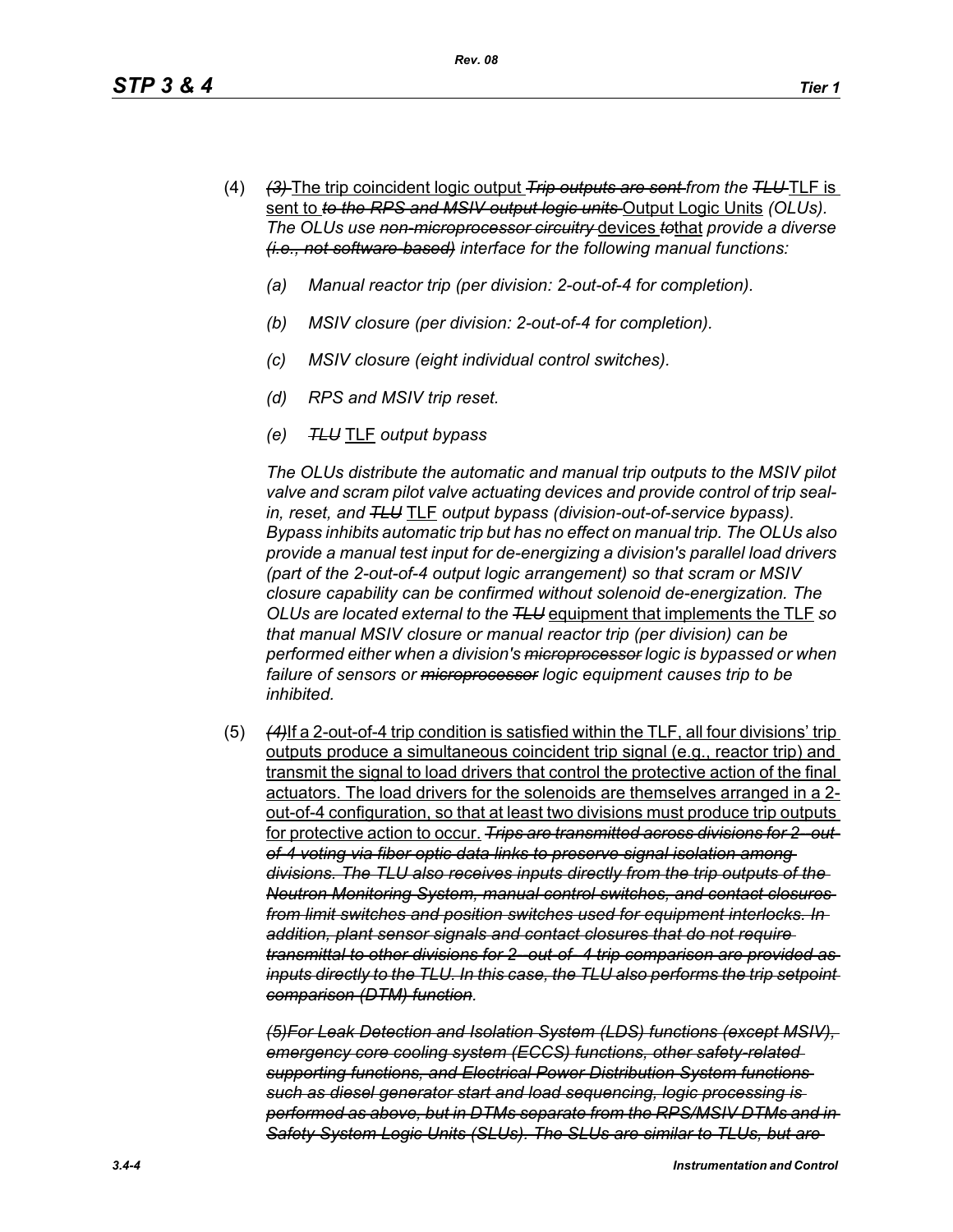*dual redundant in each processing channel for protection against inadvertent initiation. Dual SLUs both receive the same inputs from the DTM, manual control switch inputs, and contact closures. Both SLU outputs must agree before the final trip actuators are energized. The logic format for the DTM and SLUs is fail-as- is (i.e., energize-to-operate) for ECCS and other safetyrelated supporting functions. Thus, loss of power or equipment failure does not cause a trip or initiation action. However, containment isolation signals are in fail-safe format and cause an isolation signal output on loss of power or signal. Besides performing 2-out-of-4 voting logic, the SLUs also provide interlock logic functions conforming to the logic diagram requirements of each supported safety system.*

*As shown in Figure 3.4b, a pair of SLU are located in each of two engineered safety feature (ESF) processing channels, ESF1 and ESF2. ESF1 processes initiation logic for functions which service the reactor vessel at low pressure (e.g. RHR), while ESF2 provides the same support for the vessel at high pressure (e.g. Reactor Core Isolation Cooling (RCIC) System and High Pressure Core Flooder (HPCF) System). Associated LDS and ESF functions are also allocated to these logic channels.*

The ELCS portion of SSLC is implemented by equipment that is independent from that of the RTIS. For ELCS, the steps are:

- (1) Sensor inputs are acquired, conditioned, and digitized.
- (2) This digitized sensor information is used as input to the DTF, which is functionally the same as that described for the RTIS portion of SSLC.
- (3) The actuation decisions from the DTF in each division are used as input to the Safety System Logic Function (SLF) performed by each of the four safety divisions. The DTF actuation decision results are passed to other divisions through isolated communication links as described in Section 2.7.5. The SLF is a microprocessor-based function that includes a comparison of DTF actuation decisions from all four safety divisions resulting in actuation output decisions based on 2-out-of-4 coincidence logic format. The logic format for the SLF and associated DTF is fail-as-is (i.e., loss of signal does not cause change of operational state) for ECCS and other safety-related supporting functions. However, air and solenoid-operated containment isolation signals are in fail-safe format and cause an isolation signal output on loss of power or signal. Besides performing 2-out-of-4 voting logic, the SLF also includes interlock logic functions conforming to the system functional requirements of each safety system.

The SLF logic for ECCS functions (i.e. initiation of Reactor Core Isolation Cooling, High Pressure Core Flooder, Low Pressure Core Flooder or Automatic Depressurization) is implemented using redundant processing channels. The redundant channels receive the same input data from the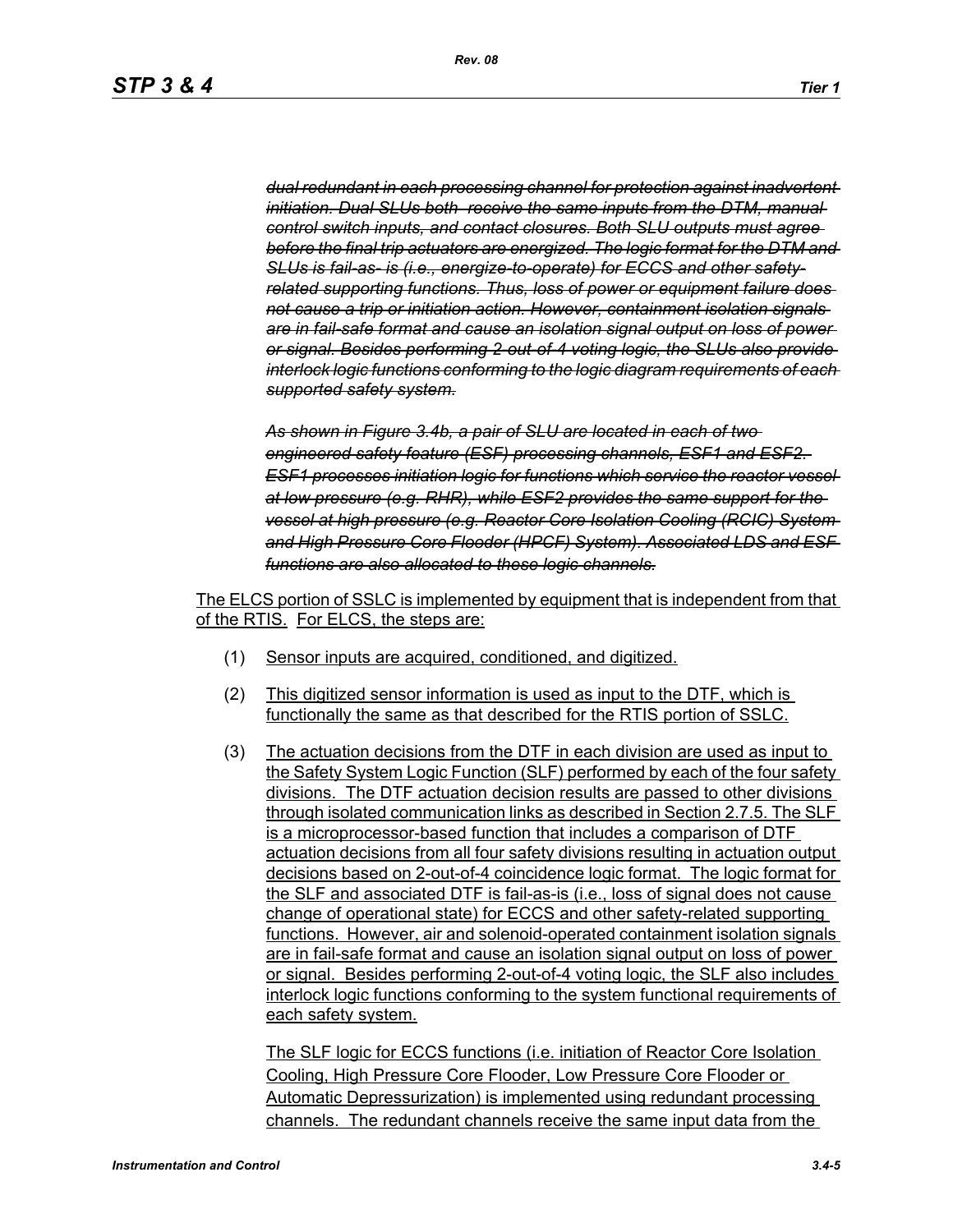DTF, manual control switch inputs and contact closures and perform the same trip decision logic. A majority of the redundant processors must agree for initiation of the function to occur, in order to assure that failure of a single electronic module will not result in inadvertent coolant injection into the core or inadvertent depressurization. The final majority vote of the system initiation signals is accomplished with non-microprocessor based equipment in the logic or with a separate actuation of system valves and pumps, where both are required to initiate coolant injection.

The SLF logic for some isolation and supporting ESF functions are also implemented using redundant channels where such implementation increases the operator response time to avoid plant operational impact following postulated failure in the control equipment. In these cases, an operator bypass that reduces the logic to a single channel may be utilized where such logic reduces the risk of unnecessary adverse plant operational impact.

Other ELCS functions are implemented using redundancy where such logic provides overall plant operating or maintenance benefits.

- *(4) (6)For reactor trip or MSIV closure if a 2--out-of-4 trip condition of sensors is satisfied, all four divisions' trip outputs produce a simultaneous coincident trip signal (e.g., reactor trip) and transmit the signal through hardwired connections (and isolators where necessary) to load drivers that control the protective action of the actuators. The load drivers are themselves arranged in a 2--out-of-4 configuration, so that at least two divisions must produce trip outputs for protective action to occur.*
- (5) *(7)For ESF functions, the trip signals in three divisions are transmitted by the Essential Multiplexing System to the RMUs1 where a final 2-out-of-2 logic comparison is made prior to distribution of the control signals to the final actuators. ESF outputs do not exist in Division IV.*As described above, the ELCS contains four redundant divisions of DTFs. The four divisions of DTF safety function actuation status are communicated to three divisions of SLFs, which correspond to the three divisions of ESF actuated equipment. No ESF actuated equipment exists in Division IV. The final SLF actuation outputs are distributed to the final system actuated equipment through the RDLC remote I/O devices.

*The DTM, TLU, and OLUs for RPS and MSIV in each of the four instrumentation divisions are powered from their respective divisional Class 1E AC sources. The DTMs and SLUs for ESF 1 and ESF 2 in Divisions I, II, and III are powered from their respective divisional Class 1E DC sources.* RTIS and ELCS equipment is powered from their respective divisionsal Class 1E power sources. For RTIS, the equipment implementing the DTF, TLF, and OLUs for RPS and MSIV in each of the four instrumentation divisions is powered from their respective divisional Class 1E AC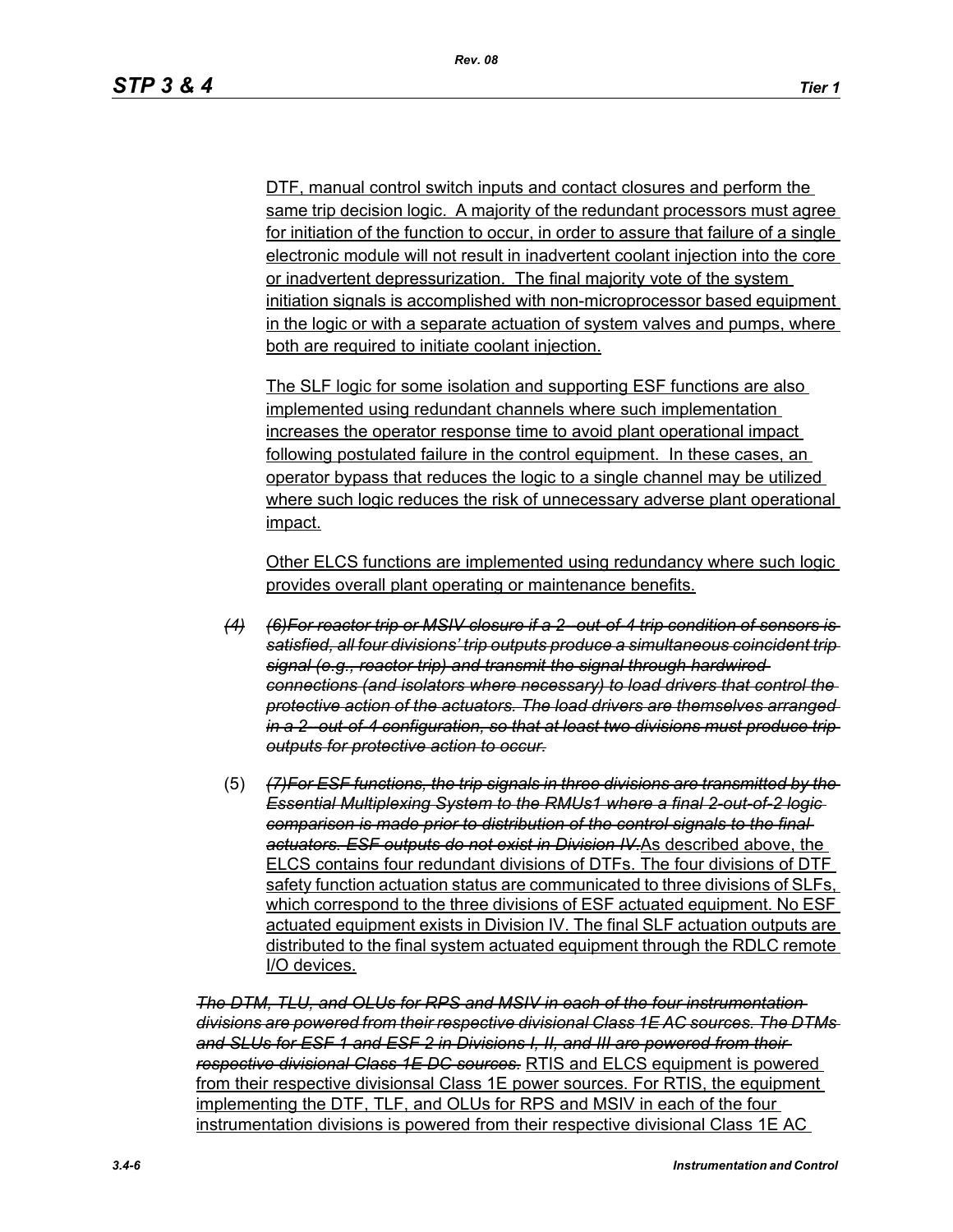sources. For ELCS, the equipment implementing the DTF and SLF for ESF in Divisions I, II and III is powered from their respective divisional Class 1E DC sources, as is the equipment implementing the ESF DTF in Division IV. *In SSLC, independence*Independence is *provided between Class 1E divisions, and also between Class 1E divisions, and also non-Class 1E equipment.*

For both RTIS and ELCS, *Bypassing*bypassing of any single division of sensors (i.e., those sensors whose *trip* status is *confirmed by* part of a 2*-*-out-of-4 logic) *is*can be accomplished *from each divisional SSLC cabinet* by means of the manually-operated bypass. When such bypass is made, all four divisions of 2*-*out-of-4 *input* logic become 2-out-of-3 while the bypass state is maintained. *During bypass, if any two of the remaining three divisions reach trip level for any sensed input parameter, then the output logic of all four divisions' trips (for RPS and MSIV functions) or the three ECCS divisions initiate the appropriate safety system equipment*.

*Bypassing of any single a division of output trip logic (i.e., taking a logic channel out of service) is*can *also* be *accomplished by means of the bypass unit*interlock function*. This type of bypass is limited applied to the fail-safe (de-energize-to-operate) reactor trip and MSIV closure functions* (i.e. RTIS)*, since removal of power from energize-tooperate signal processors is sufficient to remove that channel from service.When a trip logic output bypass is made*in effect*, the TLU* TLF *trip output in a division is inhibited from affecting the output load drivers by maintaining that division's load drivers in an energized state. Thus, the 2-out-of-4 logic arrangement of output load drivers for the RPS and MSIV functions effectively becomes 2-out-of-3 while the bypass is maintained.*

For both RTIS and ELCS, *Bypass* bypass *status is indicated in the main control room until the bypass condition is removed. An electrical interlock rejects attempts to remove more than one SSLC division from service at a time.*

*ESF1 and ESF2 logic are each processed in two redundant channels within each divisional train of ESF equipment. In order to prevent spurious actuation of ESF equipment, final output signals are voted 2-out-of-2 at the remote multiplexing units by means of series-connected load drivers at the RMU outputs. However, in the event of a failure detected by self-test within either processing channel, a bypass (ESF output channel bypass) is applied automatically (with manual backup) such that the failed channel is removed from service. The remaining channel provides 1-out-of-1 operation to maintain availability during the repair period. Channel failures are alarmed in the main control room. If a failed channel is not automatically bypassed, the operator is*  able to manually bypass the channel by a hardwired connection from the main control *room.*In the ELCS, the two redundant SLF processing channels must agree for initiation of the ESF safety function to occur. Two SLF processing channels are used to prevent the inadvertent system level actuation of the ESF safety functions that inject coolant to the core or depressurize the reactor vessel.

However, in the event of a failure detected by self diagnostics within either processing channel, a bypass (ESF output channel bypass (with manual backup)) is provided such that the failed SLF processing channel is removed from service. The remaining SLF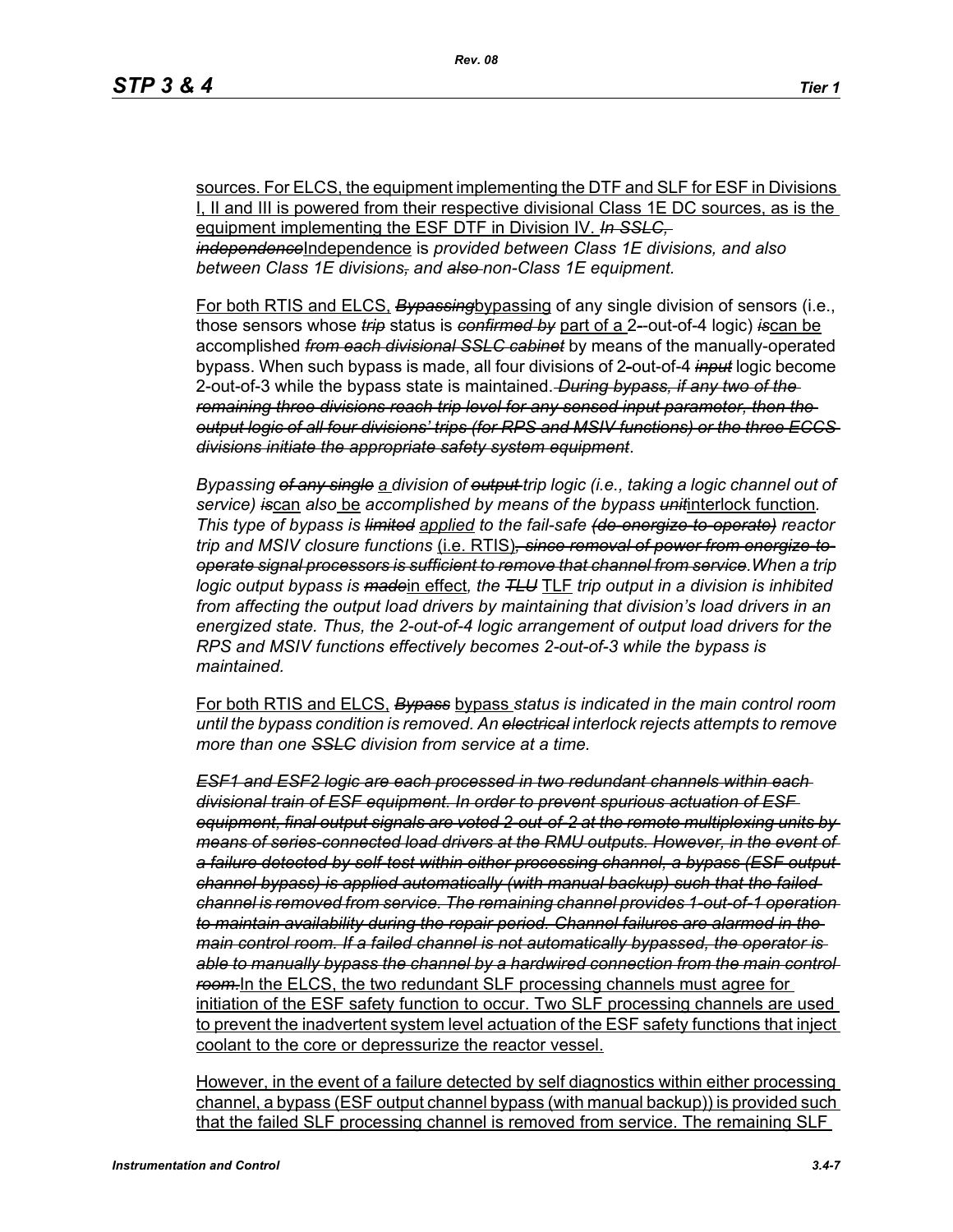processing channel provides one-out-of-one operation to maintain availability during the repair period. SLF processing failures are alarmed in the main control room. If a failed channel is not automatically bypassed, the operator can manually bypass the failed channel.

*SSLC has the following alarms, displays, and controls in the main control room:*

- *(1)* SSLC signal processor inoperative (INOP).
- *(2)* SSLC manual controls for bypass as described above.
- *(3)* Displays for bypass status.
- *(4)* Divisional flat display panels that provide display and control capability for manual ESF functions.
- *(5)* Display and control of *calibration and*maintenance and test *off-line* self-test functions.

## *B. I & C Development and Qualification Processes*

#### *Hardware and Software Development Process*

*The ABWR design uses programmable digital equipment* and configurable logic devices *to implement operating functions of instrumentation and control (I&C) systems. The equipment is in the form of embedded controllers (i.e., a control program developed in software is permanently stored in PROM read only memory, and thus becomes part of the controller's hardware).*The ELCS system uses non volatile memory.

#### *Electromagnetic Compatibility*

*Electromagnetic compatibility (EMC) is the ability of equipment to function properly when subjected to* anticipated *an electromagnetic environment* environments. *An EMC compliance plan to confirm the level of immunity to electrical* electromagnetic *noise is part of the design, installation, and pre-operational testing of I&C equipment*.

*Electrical and electronic components supporting the systems and functions listed below are qualified according to the established plan for the anticipated levels of electrical interference at the installed locations of the components:*

- *(1) Safety System Logic and Control.*
- *(2) Essential Multiplexing System* Essential Communication Functions (ECF)*.*
- *(3) Non-Essential Multiplexing System* Non-Essential Communication Functions (NECF)*.*
- *(4) Other microprocessor-based, software controlled systems or equipment.*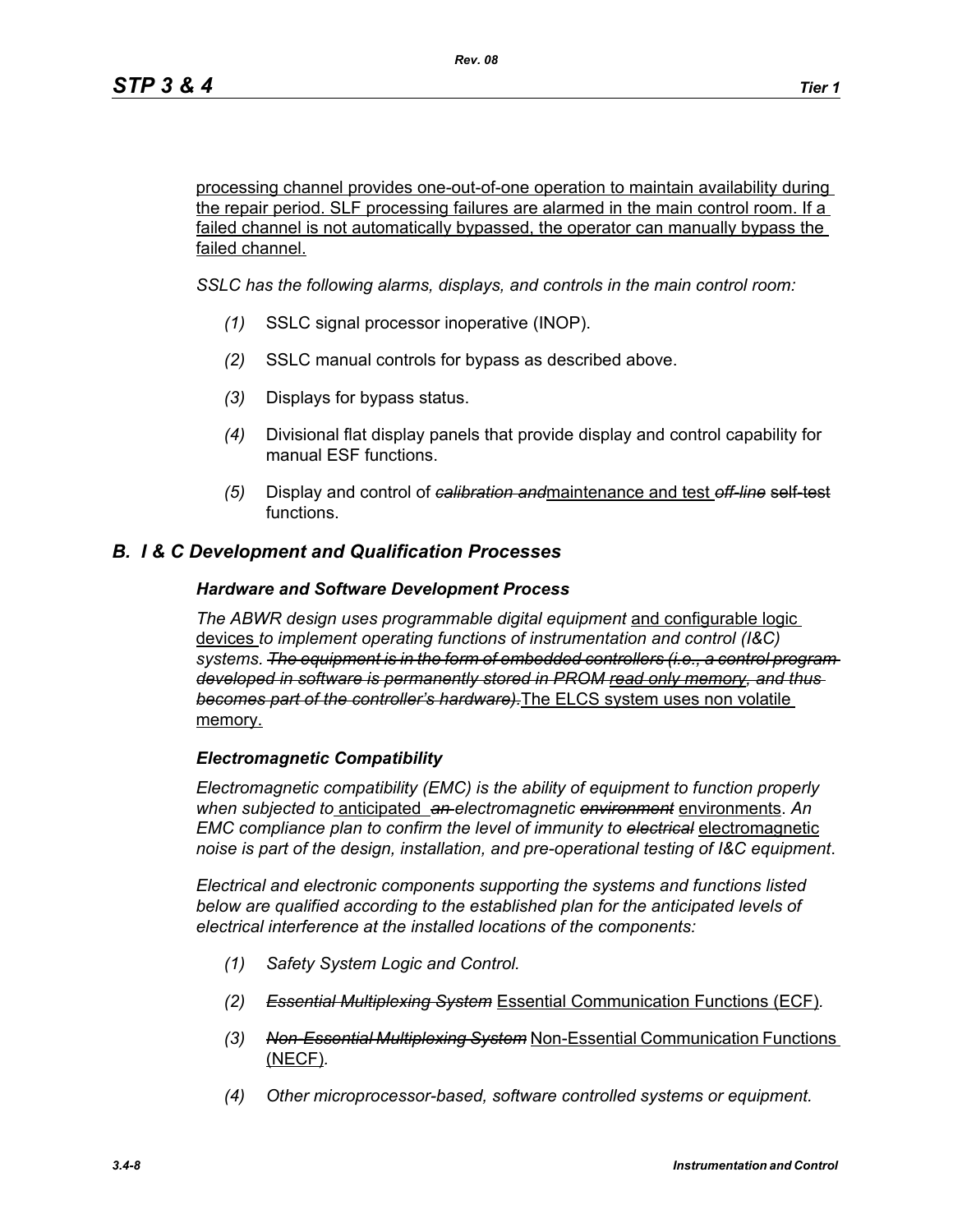#### *Instrument Setpoint Methodology*

*Signal Processing Devices in the Instrument Channel*

*Within an instrument channel, there may exist other components or devices that are used to further process the electrical signal provided by the sensor (e.g., analog-todigital converters, signal conditioners,* and *temperature compensation circuits, and multiplexing and demultiplexing components*). *The worst-case instrument accuracy, calibration accuracy, and instrument drift contributions of each of these additional signal conversion components are separately or jointly accounted for when determining the characteristics of the entire instrument loop.*

#### *C. Diversity and Defense-in-Depth Considerations*

*Subsection B discusses processes for developing hardware and software qualification programs that will assure a low probability of occurrence of both random and commonmode system failures for the installed ABWR I&C equipment. However, to address the concern that software design faults or other initiating events common to redundant, multi-divisional logic channels could disable significant portions of the plant's automatic standby safety functions (the reactor protection system and engineered safety features systems) at the moment when these functions are needed to mitigate an accident, several diverse backup features are provided for the primary automatic logic:*

- *Manual scram and isolation by the operator in the main control room in response to diverse parameter indications.*
- **Core makeup water capability from the feedwater system, Control Rod Drive** *(CRD) System, and condensate system, which are diverse from SSLC and the EMS.*
- *Availability of manual high pressure injection capability.*
- *Long term shutdown capability provided in a conventionally hardwired, 2-division, analog* diverse *Remote Shutdown System (RSS); local displays of process variables* are provided *in RSS, are continuously powered, and so are available for monitoring at any time.*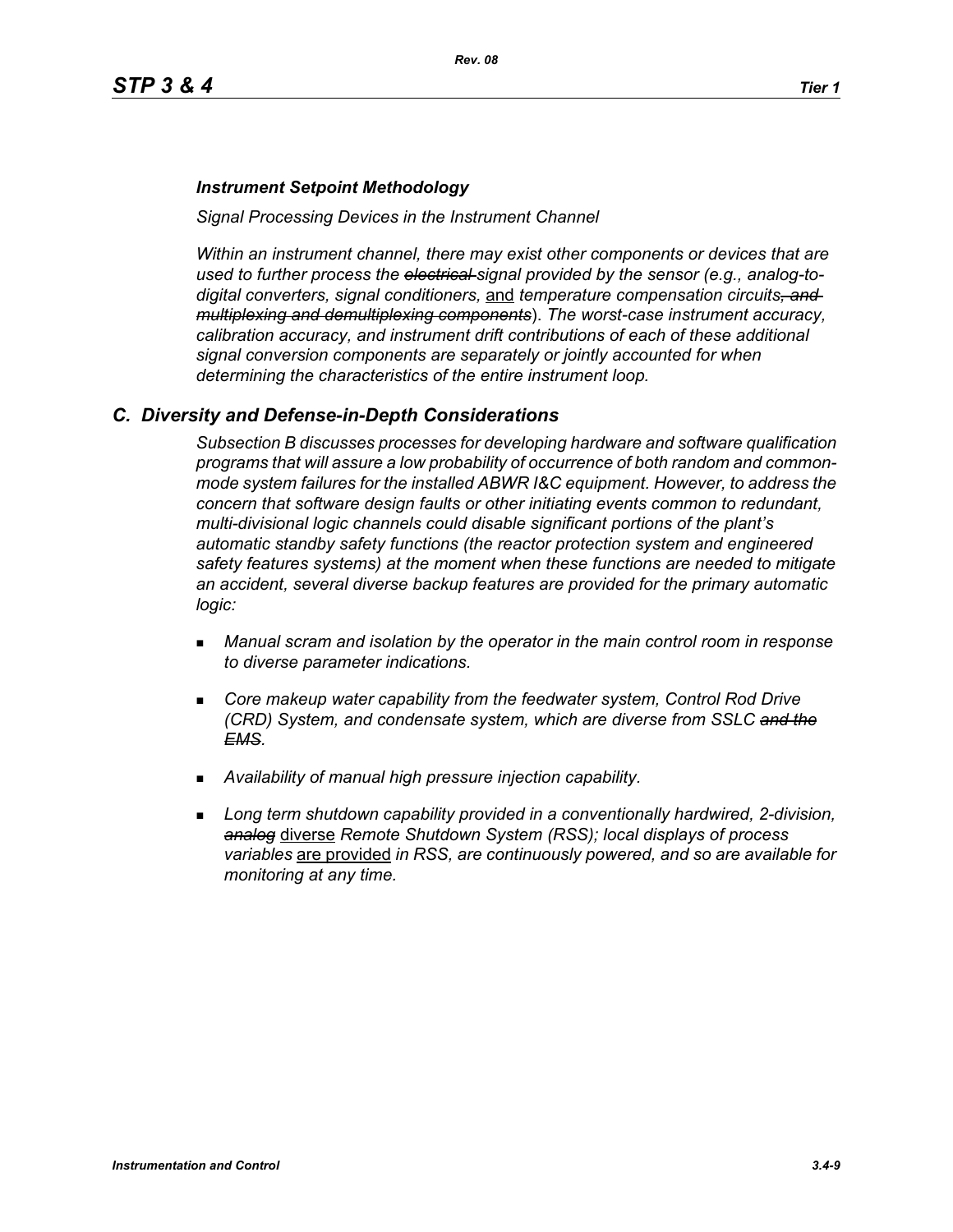| <b>Diverse Backup Support for SSLC Equipment</b>                                                                                                |                                                                                                                                                                        |                                   |                            |  |
|-------------------------------------------------------------------------------------------------------------------------------------------------|------------------------------------------------------------------------------------------------------------------------------------------------------------------------|-----------------------------------|----------------------------|--|
| Diverse Features of<br><b>Protection System</b>                                                                                                 | <b>Functional Diversity</b><br>in Protection System                                                                                                                    | Defense-in-Depth<br>Configuration | <b>Equipment Diversity</b> |  |
| 7. Non-Essential<br><b>Multiplexing System-</b><br>(NEMS)Communication<br>Function (NECF)<br>independent and diverse<br>from <del>EMS</del> ECF |                                                                                                                                                                        | D                                 |                            |  |
|                                                                                                                                                 | H= Function hardwired (not multiplexed) from sensor or control switch to actuator; control logic, if<br>needed, is diverse from that of the primary protection system. |                                   |                            |  |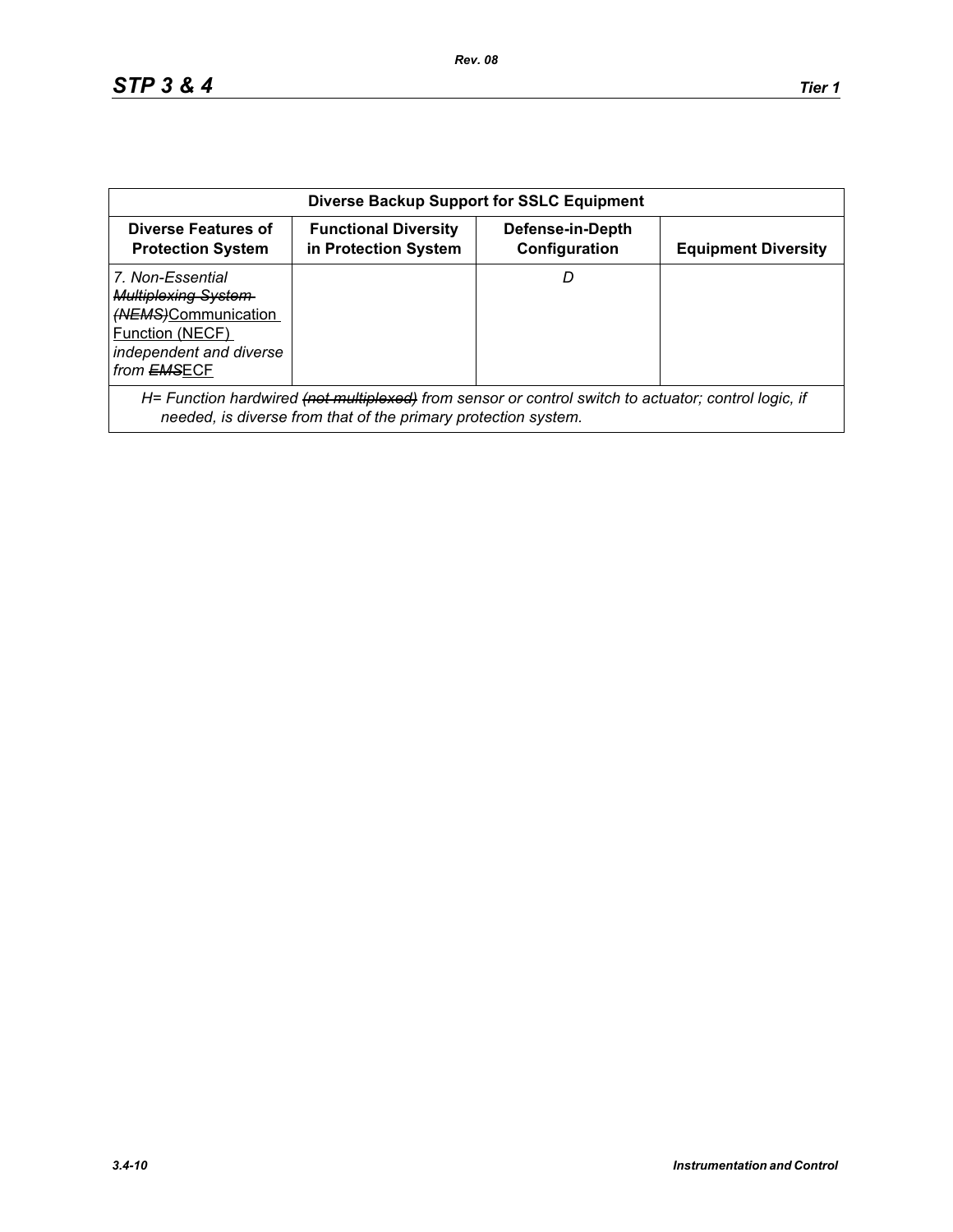

Notes:

1. No PCV isolation trips or ECCS initiation outputs in Division IV



*STP 3 & 4*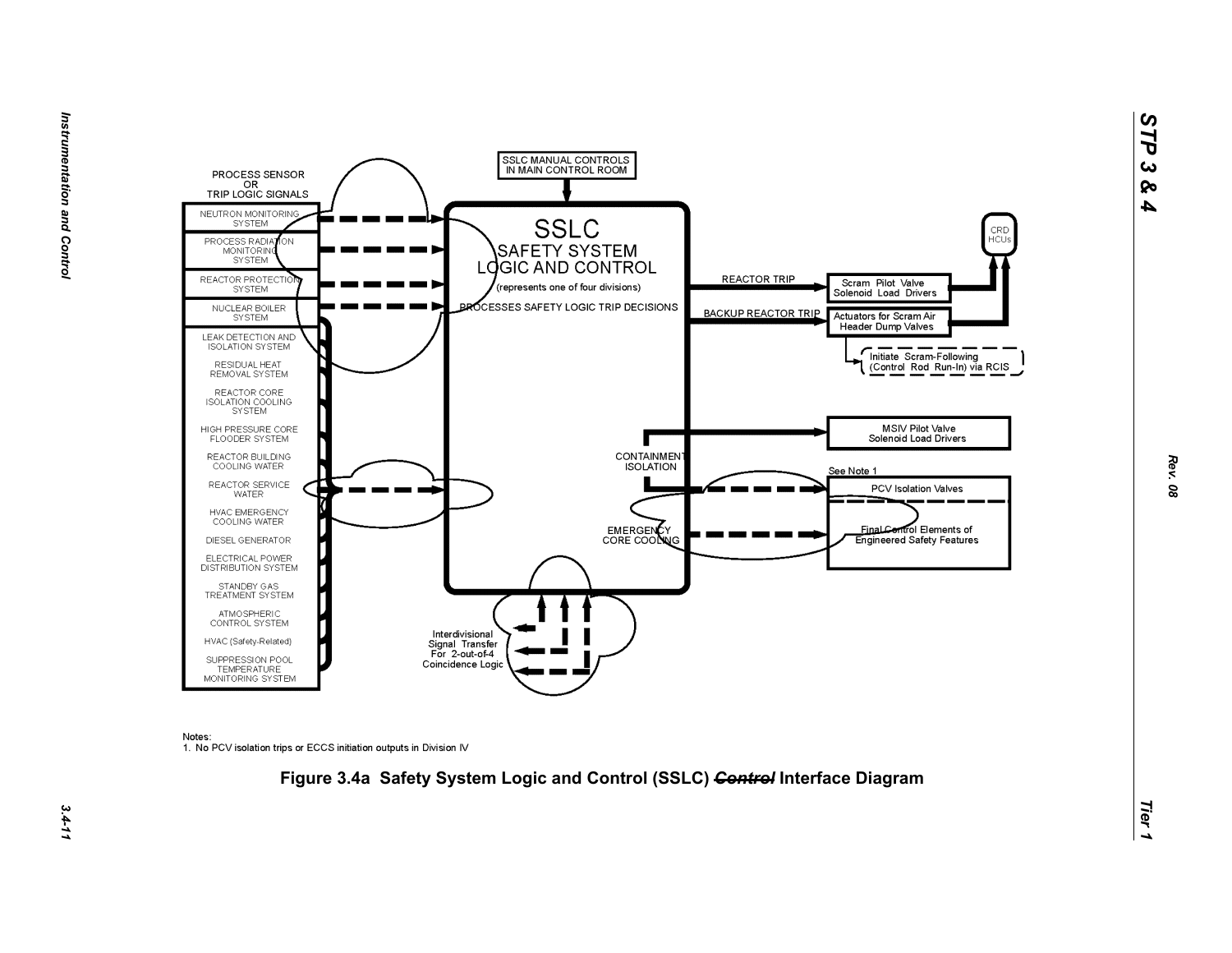



- EXAMPLE FOR ONE DIVISION
- 2. A. NOT ALL CONTROL SWITCH INPUTS SHOWN.
- B. INPUTS FROM NMS AND PRM NOT SHOWN.
- C. INTERDIVISIONAL COMMUNICATIONS USE FIBER
- OPTIC DATA LINKS.<br>
CD. ALL SOLID LINE CONNECTIONS NOT EXPLICITLY<br>
FIDENTIFIED CAN BE EITHER HARD WIRED OR FIBER OPTIC.

 ACCOMPLISHED EITHER BY DIRECT VOTE OF SLF OUTPUT SIGNALS OR BY A SYSTEM VOTE WHERE BOTH VALVE AND PUMP ACTUATION IS REQUIRED TO INITIATE SYSTEM ACTION. BYPASS OF A FAILED SLF CHANNEL MAY BE PROVIDED AS LONG AS THE REMAINING OPERATIONAL CHANNELS PROVIDE A MINIMUM OF TWO SLF CHANNELS FOR ECCS FUNCTIONS.

A<u>C SAFETY SYSTEM LOGIC FUNCTION (SLF</u>)IFOR SOME ISOLATION AND SUPPORTING ESF FUNCTIONS MAY BE IMPLEMENTED WITH A<br>NORMALT MINIMUM 272 VOTE OF THE OUTPUT SIGNALE WHERE INADVERTENT ACTUATION OF THE FUNCTION MIGHT REQUIREASON **PERMITTED.** 

 5. EACH FUNCTION MAY BE ACCOMPLISHED BY MULTIPLE PROCESSORS TO MINIMIZE THE HARDWARE AND SOFTWARE COMPLEXITY OR OPERATIONALIMPACT OF HARDWARE FAILURES, PROVIDED THE MINIMUM REDUNDANCY OF NOTES 3 AND 4 IS MAINTAINED.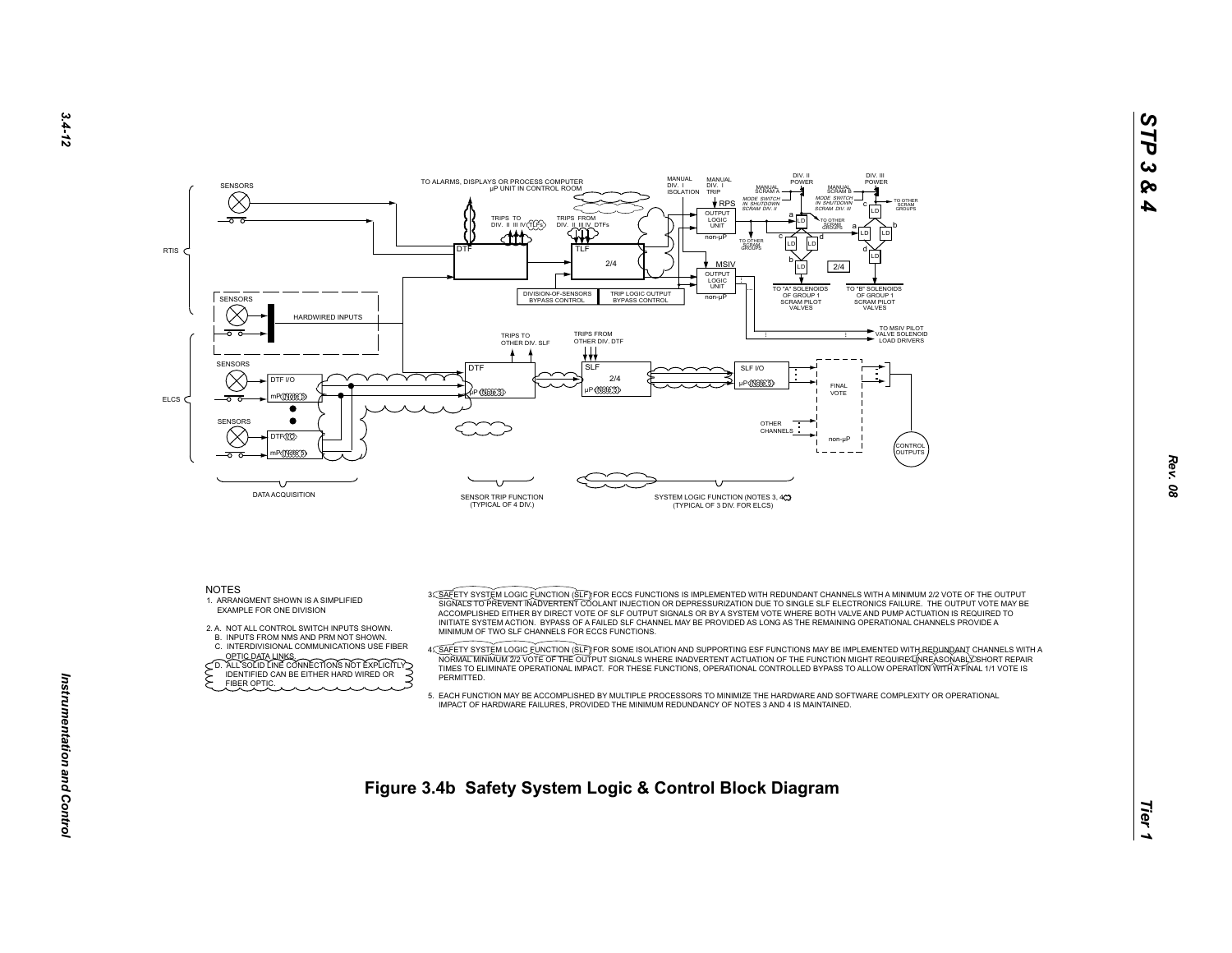



Notes:

nction<br>1. Diagram represents one of four ATWS divisions.<br>2. Remaining ATWS functions are processed as part of Recirculation Flow Control System logic and Nuclear Boiler System logic.

# *Tier 1* **Figure 3.4c Anticipated Transient Without Scram (ATWS) Control Interface Diagram**

*STP 3 & 4*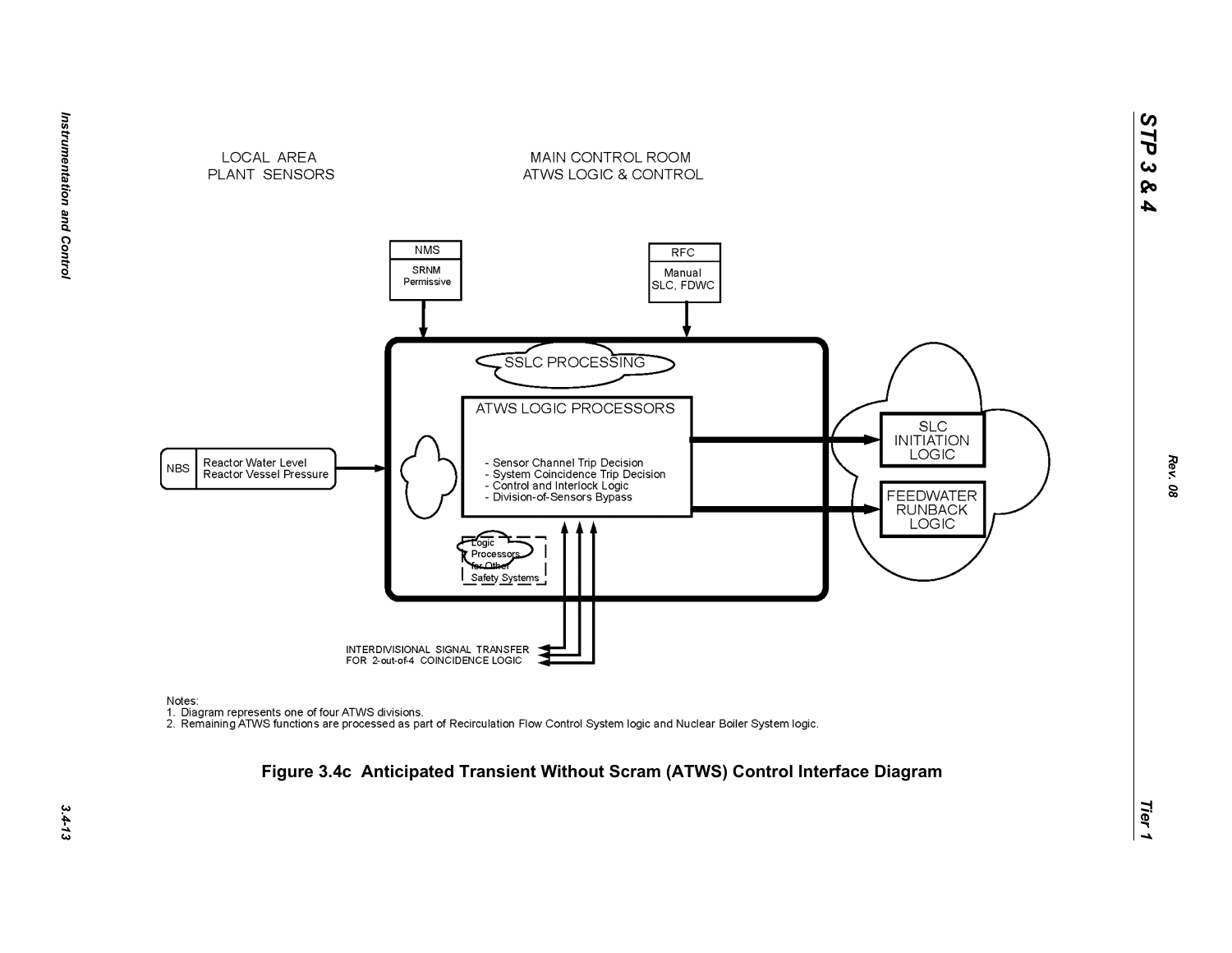| Inspections, Tests, Analyses and Acceptance Criteria                                                                                                                                                                                                                                                                                                                                                                                                                                                                                                                                                                            |                                                                                                                                                                                                                                                                                                                                                                                                                                                                                                                                                                                                              |                                                                                                                                                                                                                                                                                                                                                                                                                                           |  |  |
|---------------------------------------------------------------------------------------------------------------------------------------------------------------------------------------------------------------------------------------------------------------------------------------------------------------------------------------------------------------------------------------------------------------------------------------------------------------------------------------------------------------------------------------------------------------------------------------------------------------------------------|--------------------------------------------------------------------------------------------------------------------------------------------------------------------------------------------------------------------------------------------------------------------------------------------------------------------------------------------------------------------------------------------------------------------------------------------------------------------------------------------------------------------------------------------------------------------------------------------------------------|-------------------------------------------------------------------------------------------------------------------------------------------------------------------------------------------------------------------------------------------------------------------------------------------------------------------------------------------------------------------------------------------------------------------------------------------|--|--|
| <b>Design Commitment</b><br><b>Inspections, Tests, Analyses</b>                                                                                                                                                                                                                                                                                                                                                                                                                                                                                                                                                                 |                                                                                                                                                                                                                                                                                                                                                                                                                                                                                                                                                                                                              | <b>Acceptance Criteria</b>                                                                                                                                                                                                                                                                                                                                                                                                                |  |  |
| Safety System Logic and Control                                                                                                                                                                                                                                                                                                                                                                                                                                                                                                                                                                                                 |                                                                                                                                                                                                                                                                                                                                                                                                                                                                                                                                                                                                              |                                                                                                                                                                                                                                                                                                                                                                                                                                           |  |  |
| The <i>DTM, TLU</i> equipment implementing<br>3.<br>the DTF, TLF, and OLUs for RPS and MSIV<br>in each of the four instrumentation divisions<br>are powered from their respective divisional<br>Class 1E AC sources. The <b>DTMs and SLUs</b><br>equipment implementing the DTF and<br>SLF for ESF 4 and ESF 2 in Divisions I, II,<br>and III are powered from their respective<br>divisional Class 1E DC sources, as are is the<br>equipment implementing the ESF DTMs<br>DTF in Division IV. In SSLC, independence<br>is provided between Class 1E divisions and<br>between Class 1E divisions and non-Class<br>1E equipment. | 3 <sub>1</sub><br>Tests will be performed on SSLC-by<br>a.<br>providing a test signal to the I&C<br>equipment in only one Class 1E division<br>at a time.<br>b. Inspection of the as-installed Class 1E<br>divisions in SSLC will be performed.                                                                                                                                                                                                                                                                                                                                                              | 3 <sub>1</sub><br>a. The test signal exists only in the Class<br>1E division under test in SSLC.<br>b. In SSLC, physical separation or<br>electrical isolation exists between Class<br>1E divisions. Physical separation or<br>electrical isolation exists between these<br>Class 1E divisions and non-Class 1E<br>equipment.                                                                                                             |  |  |
| SSLC provides the following bypass<br>4.<br>functions:<br>Division-of-sensors bypass<br>а.<br>Trip logic output bypass<br>b.<br>ESF output channel bypass, where<br>C.<br>applied                                                                                                                                                                                                                                                                                                                                                                                                                                               | 4. Tests will be performed on the as-built SSLC<br>as follows:<br>a(1) Place one division of sensors in bypass.<br>Apply a trip test signal in place of each<br>sensed parameter that is bypassed. At<br>the same time, apply a redundant trip<br>signal for each parameter in each other<br>division, one division at a time. Monitor<br>the voted trip output at from each TLU<br>and SLU equipment component that<br>implements a TLF or SLF. Repeat for<br>each division.<br>a(2) For each division in bypass, attempt to<br>place each other division in division-of-<br>sensors bypass, one at a time. | 4.<br>Results of bypass tests are as follows:<br>a(1)No trip change occurs at the voted trip<br>output of from each TLU and SLU<br>equipment component that implements a<br>TLF or SLF. Bypass status is indicated in<br>main control room.<br>a(2) Each division not bypassed cannot be<br>placed in bypass, as indicated at OLU<br>output; bypass status in main control room<br>indicates only one division of sensors is<br>bypassed. |  |  |

*Rev. 08*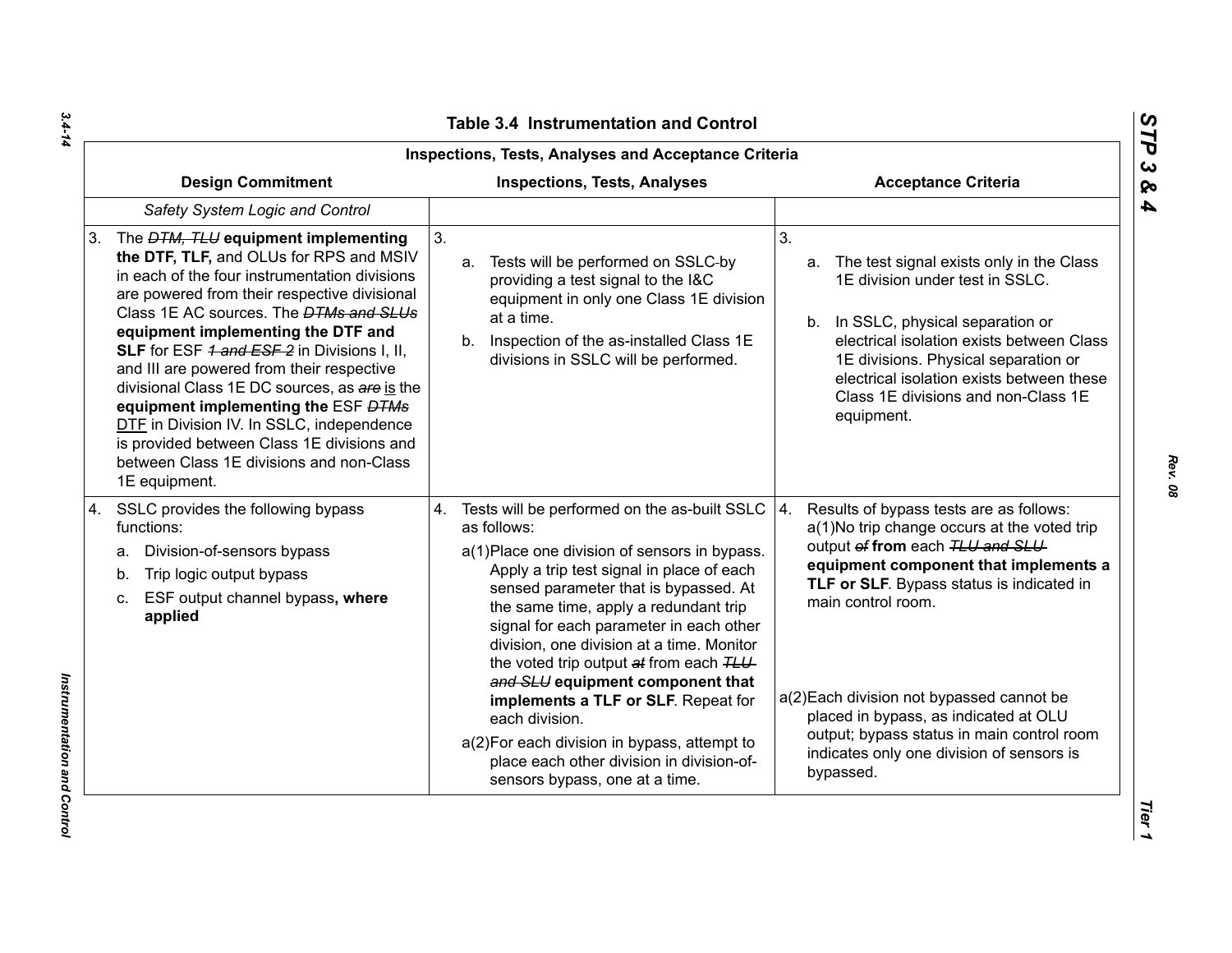| <b>Inspections, Tests, Analyses and Acceptance Criteria</b>     |                                                                                                                                                                                                                                                                                                                                                                                                                                                                               |                                                                                                                                                                                                                                                                                                  |  |
|-----------------------------------------------------------------|-------------------------------------------------------------------------------------------------------------------------------------------------------------------------------------------------------------------------------------------------------------------------------------------------------------------------------------------------------------------------------------------------------------------------------------------------------------------------------|--------------------------------------------------------------------------------------------------------------------------------------------------------------------------------------------------------------------------------------------------------------------------------------------------|--|
| <b>Design Commitment</b><br><b>Inspections, Tests, Analyses</b> |                                                                                                                                                                                                                                                                                                                                                                                                                                                                               | <b>Acceptance Criteria</b>                                                                                                                                                                                                                                                                       |  |
| 4. (continued)                                                  | 4. (continued)                                                                                                                                                                                                                                                                                                                                                                                                                                                                | 4. (continued)                                                                                                                                                                                                                                                                                   |  |
|                                                                 | b(1) Place one division in trip-logic-output<br>bypass. Operate manual auto-trip test<br>switch. Monitor the trip output at the RPS<br>OLU. Operate manual auto-isolation test<br>switch. Monitor the trip output at the<br>MSIV OLU. Repeat for each division.                                                                                                                                                                                                               | b(1) No trip change occurs at the trip output<br>of the RPS OLU or MSIV OLU,<br>respectively. Bypass status is indicated<br>in main control room.                                                                                                                                                |  |
|                                                                 | b(2) For each division in bypass, attempt to<br>place the other divisions in trip-logic-<br>output bypass, one at a time.                                                                                                                                                                                                                                                                                                                                                     | b(2) Each division not bypassed cannot be<br>placed in bypass, as indicated at OLU<br>output; bypass status in main control<br>room indicates only one trip logic output<br>is bypassed.                                                                                                         |  |
|                                                                 | $c(1)$ Apply common test signal to any one<br>pair of dual-SLU redundant SLF signal<br>inputs. Monitor test signal at voted 2-out-<br>of-2 output in RMU area from<br>equipment performing the ECF in<br>local areas. Remove power from<br>equipment performing one SLU SLF,<br>restore power, then remove power from<br>equipment performing other SLU SLF.<br>Repeat test for all pairs of dual SLUs<br>redundant sets of equipment<br>implementing a SLF in each division. | c(1) Monitored test output signal does not<br>change state-initiate the system<br>function when power is removed from<br>either SLU the equipment performing<br>any single SLF. Bypass status and loss<br>of power to SLU equipment performing<br>the SLF are indicated in main control<br>room. |  |
|                                                                 | c(2) Disable auto-bypass circuit in bypass<br>unit. Repeat test c(1), but operate<br>manual ESF loop bypass switch for each<br>affected loop.                                                                                                                                                                                                                                                                                                                                 | c(2) Monitored test output signal is lost when<br>power is removed from either SLUSLF,<br>but is restored when manual bypass<br>switch is operated. Bypass status, auto-<br>bypass inoperable, and loss of power to<br><b>SLUSLF</b> are indicated in main control<br>room.                      |  |

 $\blacksquare$ 

*Rev. 08*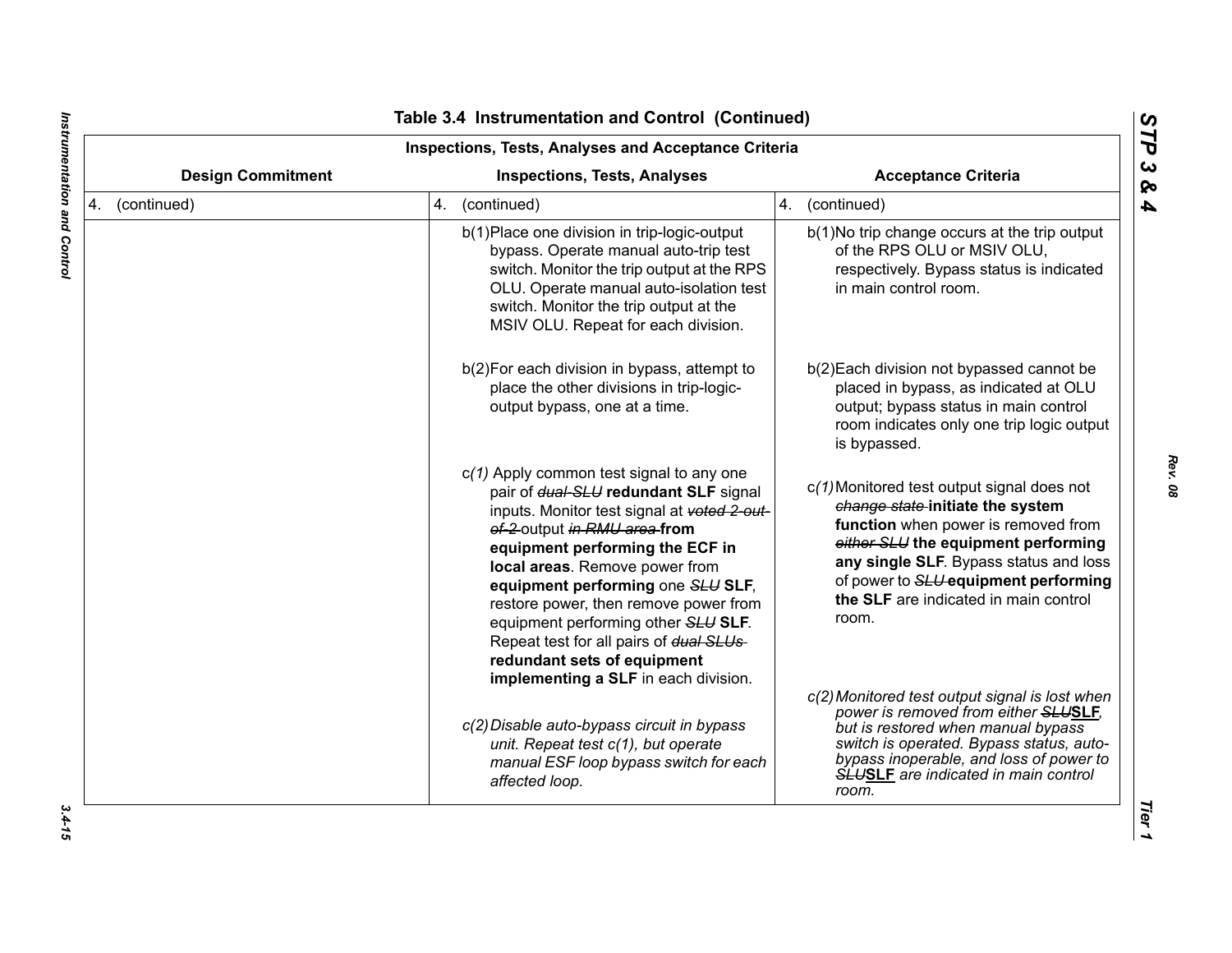| <b>Inspections, Tests, Analyses and Acceptance Criteria</b>                                                                                                                                                                                                                              |                                               |                                                                                                                                                                                                                                                                                                            |  |  |
|------------------------------------------------------------------------------------------------------------------------------------------------------------------------------------------------------------------------------------------------------------------------------------------|-----------------------------------------------|------------------------------------------------------------------------------------------------------------------------------------------------------------------------------------------------------------------------------------------------------------------------------------------------------------|--|--|
| <b>Design Commitment</b>                                                                                                                                                                                                                                                                 | <b>Inspections, Tests, Analyses</b>           | <b>Acceptance Criteria</b>                                                                                                                                                                                                                                                                                 |  |  |
| Electromagnetic Compatibility                                                                                                                                                                                                                                                            |                                               |                                                                                                                                                                                                                                                                                                            |  |  |
| 12. Electrical and electronic components in the<br>systems listed below are qualified for the<br>anticipated levels of electrical interference at<br>the installed locations of the components<br>according to an established plan:<br>Safety System Logic and Control<br>a.             | 12. The EMC compliance plan will be reviewed. | 12. An EMC compliance plan is in place. The<br>plan requires, for each system qualified,<br>system documentation that includes<br>confirmation of component and system<br>testing for the effects of high electrical field<br>conditions and current surges. As a<br>minimum, the following information is |  |  |
| b. Essential Multiplexing-<br>SystemEquipment performing the<br><b>Essential Communication Function</b>                                                                                                                                                                                  |                                               | documented in a qualification file and subject<br>to audit:                                                                                                                                                                                                                                                |  |  |
| (ECF)<br>c. Non-Essential Multiplexing-System                                                                                                                                                                                                                                            |                                               | a. Expected performance under test<br>conditions for which normal system<br>operation is to be ensured.                                                                                                                                                                                                    |  |  |
| <b>Equipment performing the Non-</b><br><b>Essential Communication Function</b><br>(ECF)                                                                                                                                                                                                 |                                               | b. Normal electrical field conditions at the<br>locations where the equipment must                                                                                                                                                                                                                         |  |  |
| d. Other microprocessor-based, software<br>controlled systems or equipment                                                                                                                                                                                                               |                                               | perform as above.<br>c. Testing methods used to qualify the<br>equipment, including:                                                                                                                                                                                                                       |  |  |
| The plan is structured on the basis that<br>electromagnetic compatibility (EMC) of I&C<br>equipment is verified by factory testing and<br>site testing of both individual components<br>and interconnected systems to meet EMC<br>requirements for protection against the<br>effects of: |                                               | (1.) Types of test equipment.<br>(2.) Range of normal test conditions.<br>(3.) Range of abnormal test conditions<br>for expected transient environment.                                                                                                                                                    |  |  |
| Electromagnetic Interference (EMI)<br>a.                                                                                                                                                                                                                                                 |                                               |                                                                                                                                                                                                                                                                                                            |  |  |
| Radio Frequency Interference (RFI)<br>b.                                                                                                                                                                                                                                                 |                                               |                                                                                                                                                                                                                                                                                                            |  |  |
| Electrostatic Discharge (ESD)<br>c.                                                                                                                                                                                                                                                      |                                               |                                                                                                                                                                                                                                                                                                            |  |  |
| Electrical surge [Surge Withstand<br>d.<br>Capability (SWC)]                                                                                                                                                                                                                             |                                               |                                                                                                                                                                                                                                                                                                            |  |  |